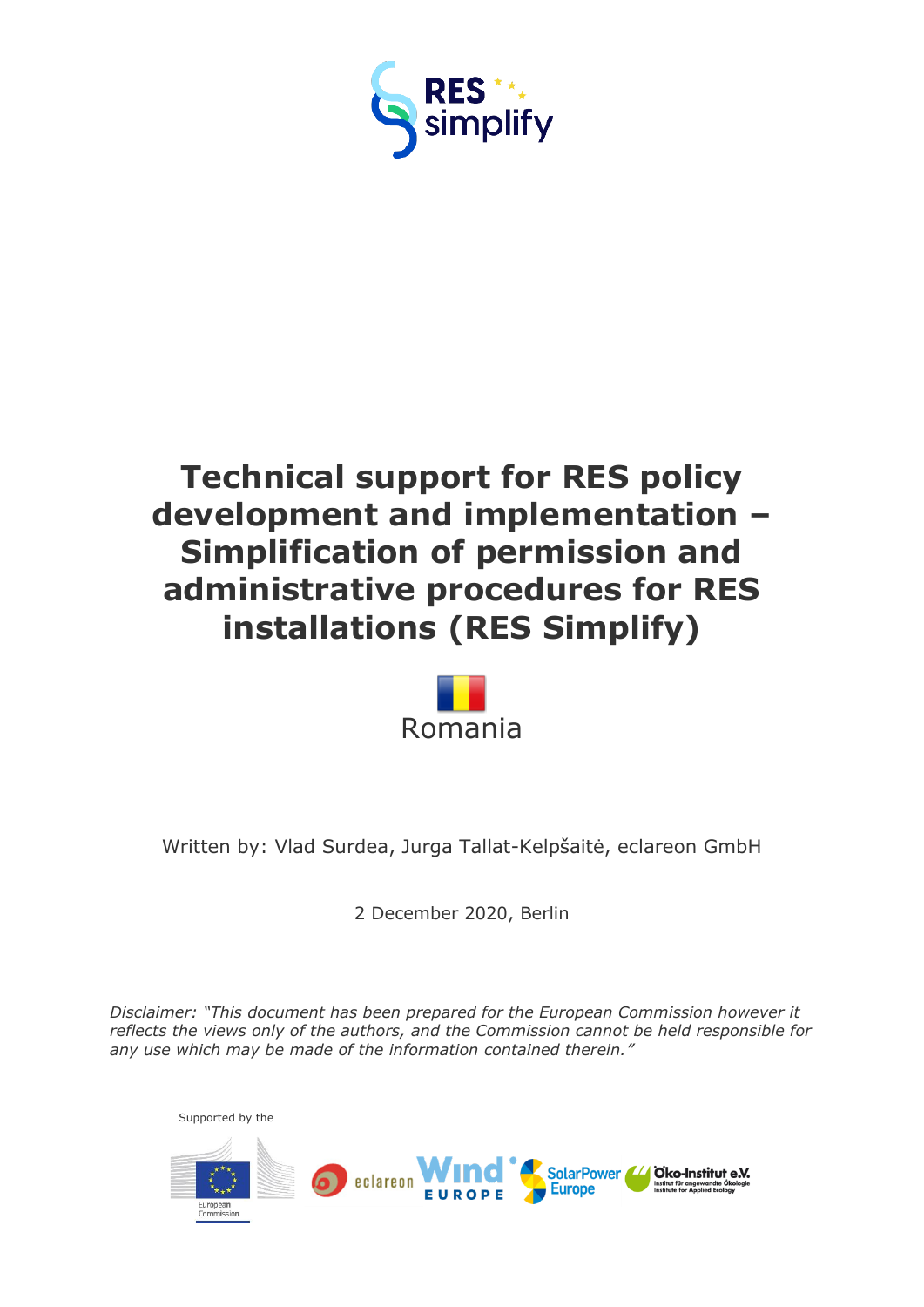### <span id="page-1-0"></span>**Executive summary**

This report covers the three main RES-E technologies that Romania has deemed crucial for attaining its climate objectives: onshore wind, rooftop PV and ground-mounted PV.

For all technologies, the main barriers appear during the administrative authorisation stage. The lack of communication and transparency from the authorities and the lack of experience of civil servants in the field of renewable energy tend to delay the deployment of new renewable energy capacities in the electricity sector and discourage potential developers. An exception needs to be made for rooftop PV prosumers, which benefit from a more narrowly-tailored approach and thus avoid a large portion of the barriers existing for onshore wind and other large PV projects.

Concerning obtaining an electricity production license and a grid connection permit, a lack of know-how of the ANRE or the grid operators' staff with the renewable energy projects is one of the key barriers communicated by the stakeholders interviewed. An additional complaint concerns the fragmentation of the procedure, which prolongs the entire building process of the renewable energy installation for electricity generation. The plethora of institutions involved in the building process lacks an internal communication procedure, which leads to repetitive licensing procedures which prologue the process and deter potential investors.

Table 1 contains a traffic light assessment of the relevant process steps for the installation of onshore wind, ground-mounted PV and rooftop PV in Romania.

|                          | <b>Process step</b>        | selection<br>Site | roducti<br>cense<br>lectri<br>m | U<br><b>Cess</b><br>╘<br>eoa<br><b>B</b><br>ĕ | ction<br>Ō<br>Ĕ<br>Ō<br><b>Grid</b><br><u>ត្ថ</u> | Ω<br><b>IQ</b><br>ဥ္မာ | Dther                           |
|--------------------------|----------------------------|-------------------|---------------------------------|-----------------------------------------------|---------------------------------------------------|------------------------|---------------------------------|
|                          | <b>Onshore Wind</b>        |                   |                                 |                                               |                                                   |                        |                                 |
|                          | <b>PV</b> rooftop          |                   |                                 |                                               |                                                   |                        |                                 |
| <b>PV</b> ground-mounted |                            |                   |                                 |                                               |                                                   |                        |                                 |
|                          | No barriers identified     |                   |                                 |                                               | Moderate barriers identified                      |                        |                                 |
|                          | Minor barriers identified  |                   |                                 |                                               |                                                   |                        | Not relevant for target country |
|                          | Severe barriers identified |                   |                                 |                                               | No projects implemented                           |                        |                                 |

#### *Table 1: Traffic light assessment of the relevant process steps*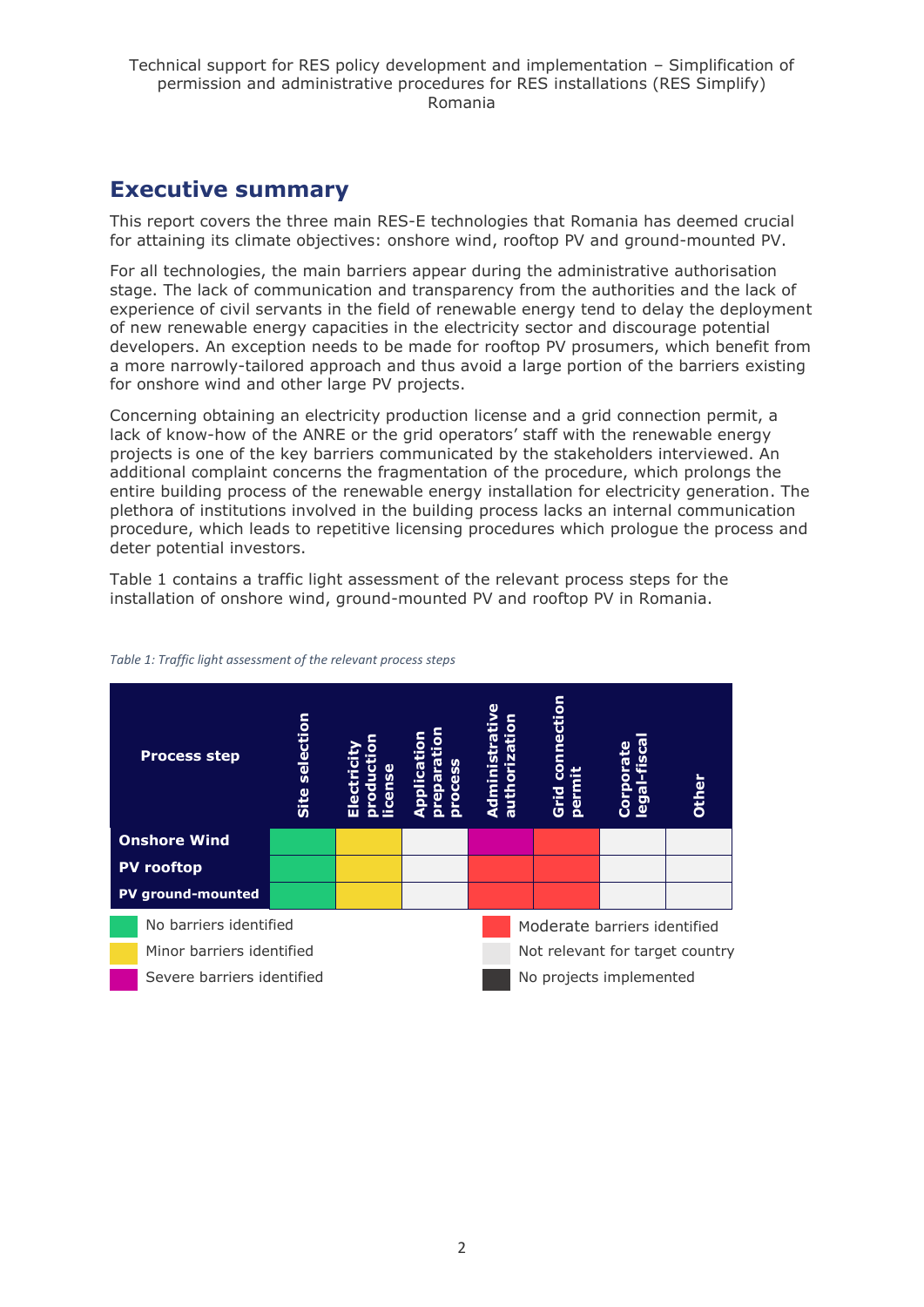# **Table of contents**

| 1.     | National RES targets and relevant RES technologies  4          |
|--------|----------------------------------------------------------------|
| 2.     |                                                                |
| 2.1.   |                                                                |
| 2.1.1. |                                                                |
| 2.1.2. |                                                                |
| 2.1.3. |                                                                |
| 2.1.4. |                                                                |
| 3.     |                                                                |
| 3.1.1. |                                                                |
| 4.     | Specific features to ease administrative procedure 15          |
| 5.     | Indicators to measure the performance of the overall process16 |
|        |                                                                |
|        |                                                                |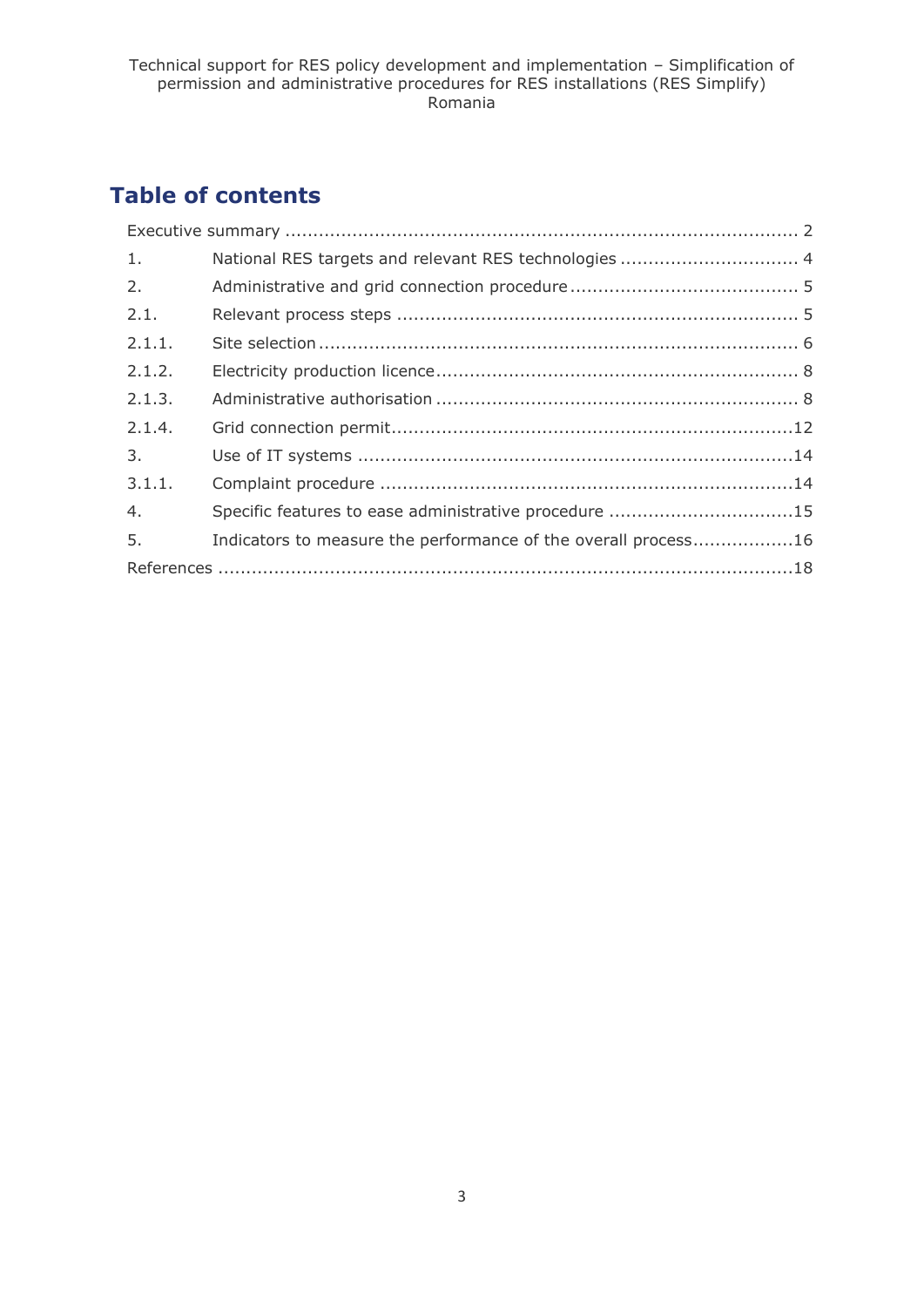## <span id="page-3-0"></span>**1. National RES targets and relevant RES technologies**

According to Romania's National Energy and Climate Plan for 2021-2030 (NECP) published in April 2020, the government increased the overall target for renewable energy sources (RES) from 27.9% to a share of 30.7%, aiming at having an additional 6,900MW of RES-E installed capacity by 2030, mostly from onshore wind, groundmounted PV and rooftop PV installations. While conforming to the 2030 European Union national targets, it remains below the 34% reduction rate recommended by the EU Commission as adequate given Romania's RES-E potential (NECP, 2020).

The NECP (2020) reveals the plans of the authorities to reach the increased RES-E share by attaining a total generation capacity of:

- 5,255 MW from onshore wind energy, which involves the deployment of 2,302 MW additional capacity as compared to 2020;
- 5,054 MW from solar PV energy, both from ground-mounted PV and rooftop PV installations, which involves the deployment of 3,692 MW additional capacity as compared to 2020.

Additionally, repowering efforts for 4,500 MW of installed capacity are prepared: 3,000 MW of existing onshore wind capacity and 1,500 MW of existing solar PV capacity (NECP, 2020).

The main component of the energy mix for electricity remained constant in the last decade: hydro, coal and nuclear, followed by gas, wind, solar and biomass. In 2019, the total electricity generated was 55.29TWh, which can be broke down by technology in the following way (NECP, 2020):

- Coal: 22.2%
- Hydro: 38.3%
- Nuclear: 10.03%
- Gas: 17.83%
- Solar: 3.56%
- Wind: 7.35%
- Biomass: 0.57%.

During 2019, onshore wind power plants generated 6.7 TWh, while solar PV systems generated 1.7 TWh. Nevertheless, while hydropower remains the main source of renewable energy in Romania, and while from a political standpoint it remains central in the grand plans of further decarbonising the energy sector, more tangible plans have been laid out for onshore wind, ground-mounted PV and rooftop PV (NECP, 2020)

Figure 1 displays the annual deployment of PV and onshore wind between 2010 and 2019. Both technologies had a peak in deployment in 2013 with a rapid decrease mounting to zero in 2017.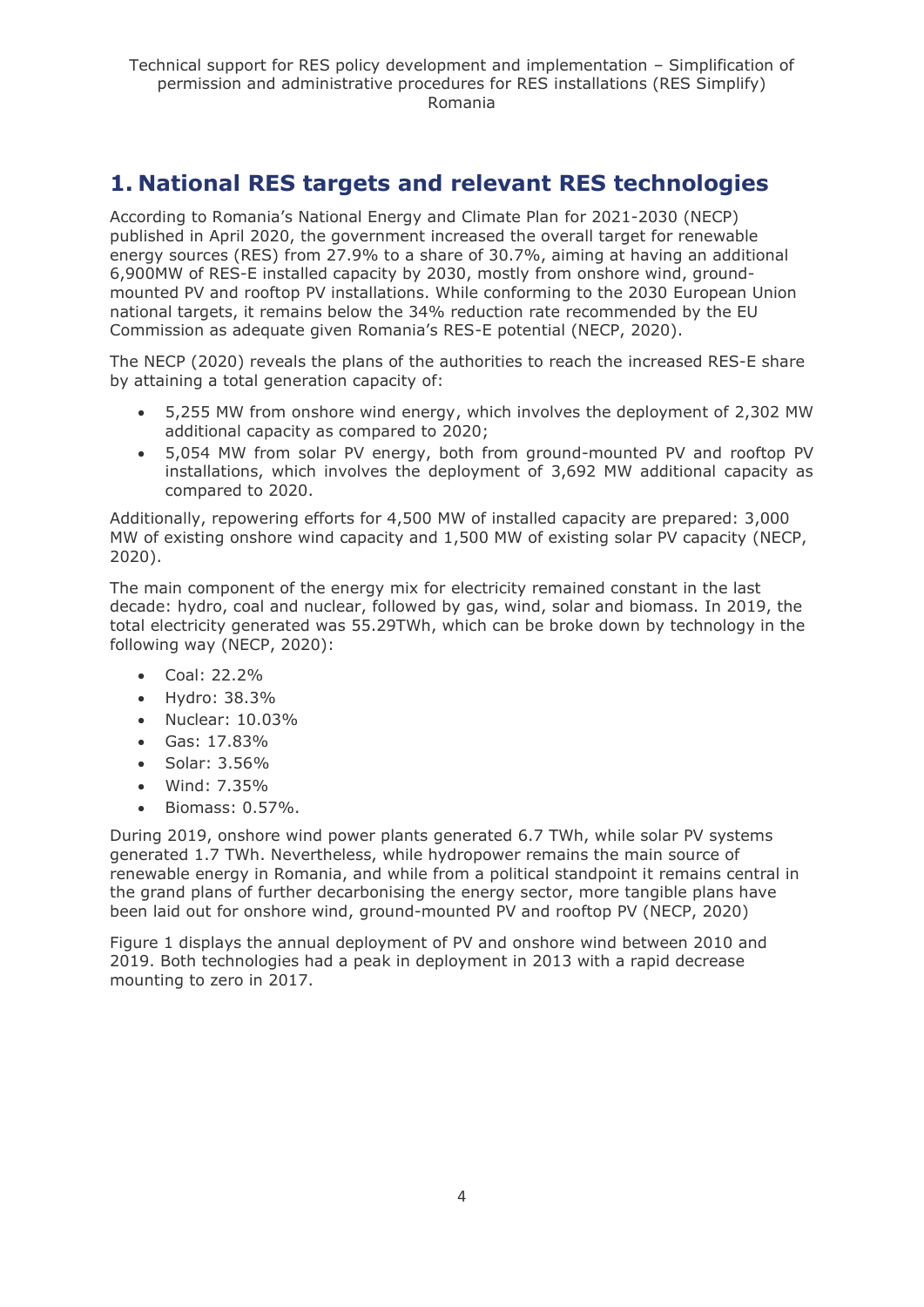

*Figure 1: Annual installed capacity of PV and Wind onshore 2010-2019 (source: EurObserv'ER)*



<span id="page-4-0"></span>*Figure 2: Planned deployment of RES-E 2020-2030 in relation to past deployment (source: NECP)*

### **2. Administrative and grid connection procedure**

### **2.1. Relevant process steps**

<span id="page-4-1"></span>In Romania, there is no specific law governing the licensing regime as a whole, and multiple authorities supervise the different stages of the permitting process for any electricity generation activity. The most important authority, however, is the National Authority for Energy Regulation (ANRE), which supervises the governance process of electricity generation, being central in numerous stages of the permitting process.

The first step towards the commercial realisation of any renewable energy project is fulfilling the legal provisions related to the permitting process for the construction of any type of electricity generating installation. Construction works can only be performed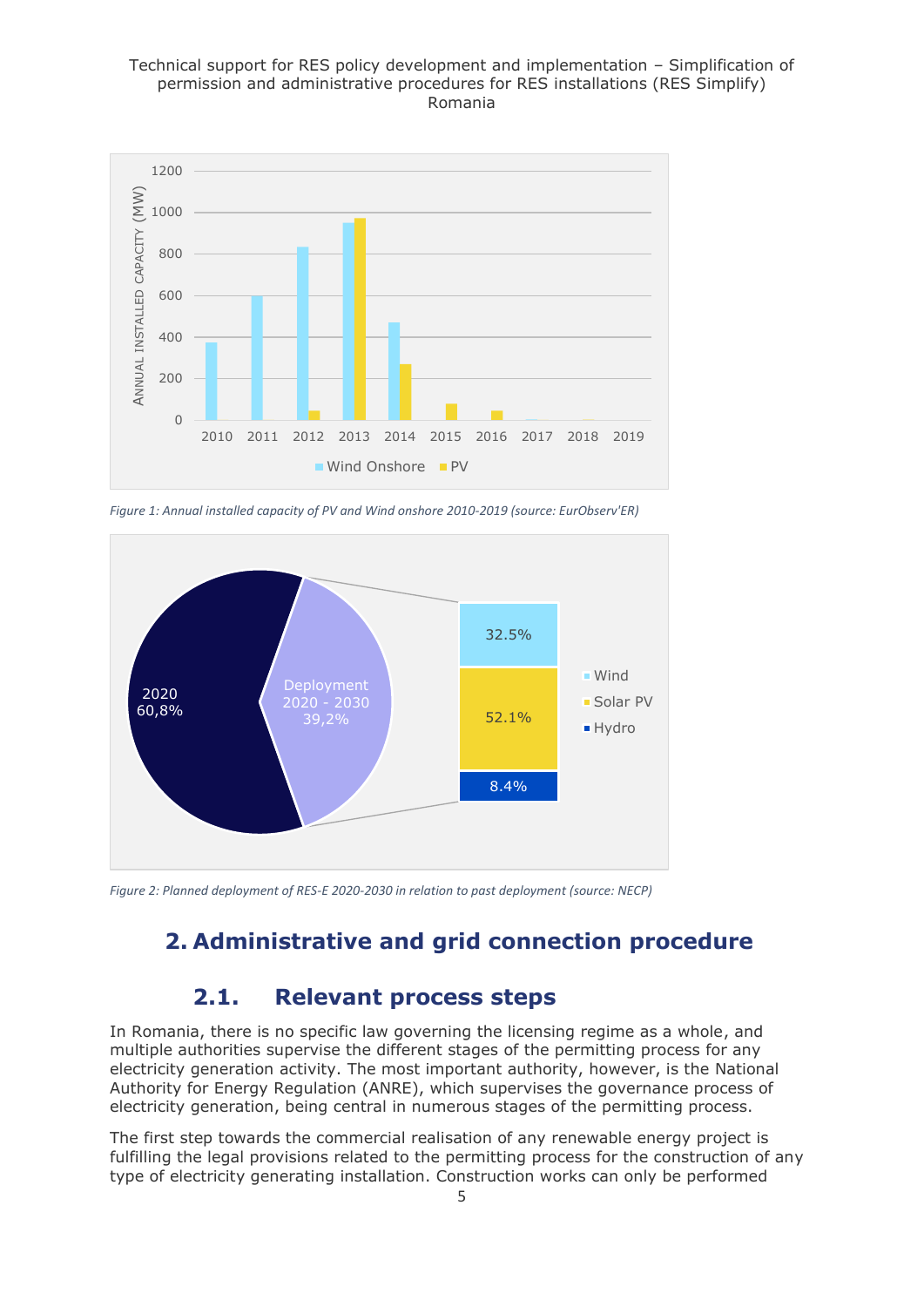based on the project developers securing a usage right over the land where the construction is intended. This step is usually made in coordination with the municipality's Local Council, which determines if a certain location is suitable for the production of renewable electricity, both from an economic and a technical point of view. Nevertheless, this step is rather informal, as the legally binding decisions regarding the construction site are included in the administrative authorisation stage.

Thus, the second step is the acquiring of multiple administrative authorisations. These include: the urbanism certificate and the building permit (which is different from the previous step of acquiring a real right of ownership, easement or concession). Additionally, if any environmental impact is expected, an Environment Impact Assessment (EIA) procedure must be followed by the developers. Lastly, based on the Construction Law 50/1991, in some circumstances there might be an extra need for certifications from institutions such as the Romanian Ministry of Defence, the Romanian Intelligence Service and the Romanian Civil Aeronautical Authority. However, these latter certifications were put in place for traditional coal-based power plants and are not relevant, in practice, for renewable electricity.

In parallel, any onshore wind project or ground-mounted PV solar park must obtain a set-up authorisation from the National Authority for Energy Regulation. This authorisation allows developers to set up a new electricity generation unit with capacity of more than 1 MW. This step comes before the actual step of obtaining a licensing right from the same institutions, but remains necessary from an administrative point of view.

Once all the necessary permits have been obtained by the developers of renewable energy project, the next step is to obtain the technical grid connection permit, which stipulates both the technical and economic conditions for the connection of the electricity generation unit to the grid. Afterwards, for any form of energy supplying activities, there is an electricity supply licence issued by ANRE, usually valid for ten years. For wellprepared projects, these are the most straightforward steps, especially when compared to the administrative authorisation process.

### **2.1.1. Site selection**

#### <span id="page-5-0"></span>**Process flow**

Selecting a suitable site is the first step towards the construction of a new renewable energy installation in Romania, but remains informal in nature. There are no legal obstacles as to who can initiate the proceedings for selecting a suitable location — the project can originate from private developers, local authorities or communities of organized citizens. Moreover, there are no restrictions for foreigners in selecting location for the construction of renewable energy installations. In order to have the legal right to select a location for the purpose of a renewable energy project, the developer needs to acquire a real property right over the land on which the installation is to be constructed; this can happen through the acquisition of the plot of land, through obtaining a nonpossessory easement right, or a concession agreement from the authorities to use a publicly owned piece of land (Thomson Reuters, 2020).

There are no legal obligations at this stage, prior to starting the administrative authorisation preparation. Nevertheless, it is usually the case that all parts involved in the certification of the renewable energy installation are notified of the intention of the developer. Local authorities might intervene at this stage, if either one of the regional or zonal urban plans do not allow for such projects. This would halt any development, even before the formal process of obtaining a building permit. In practice, this is more relevant for the development of onshore wind projects (Founder of RES-E retail supplier, 2020).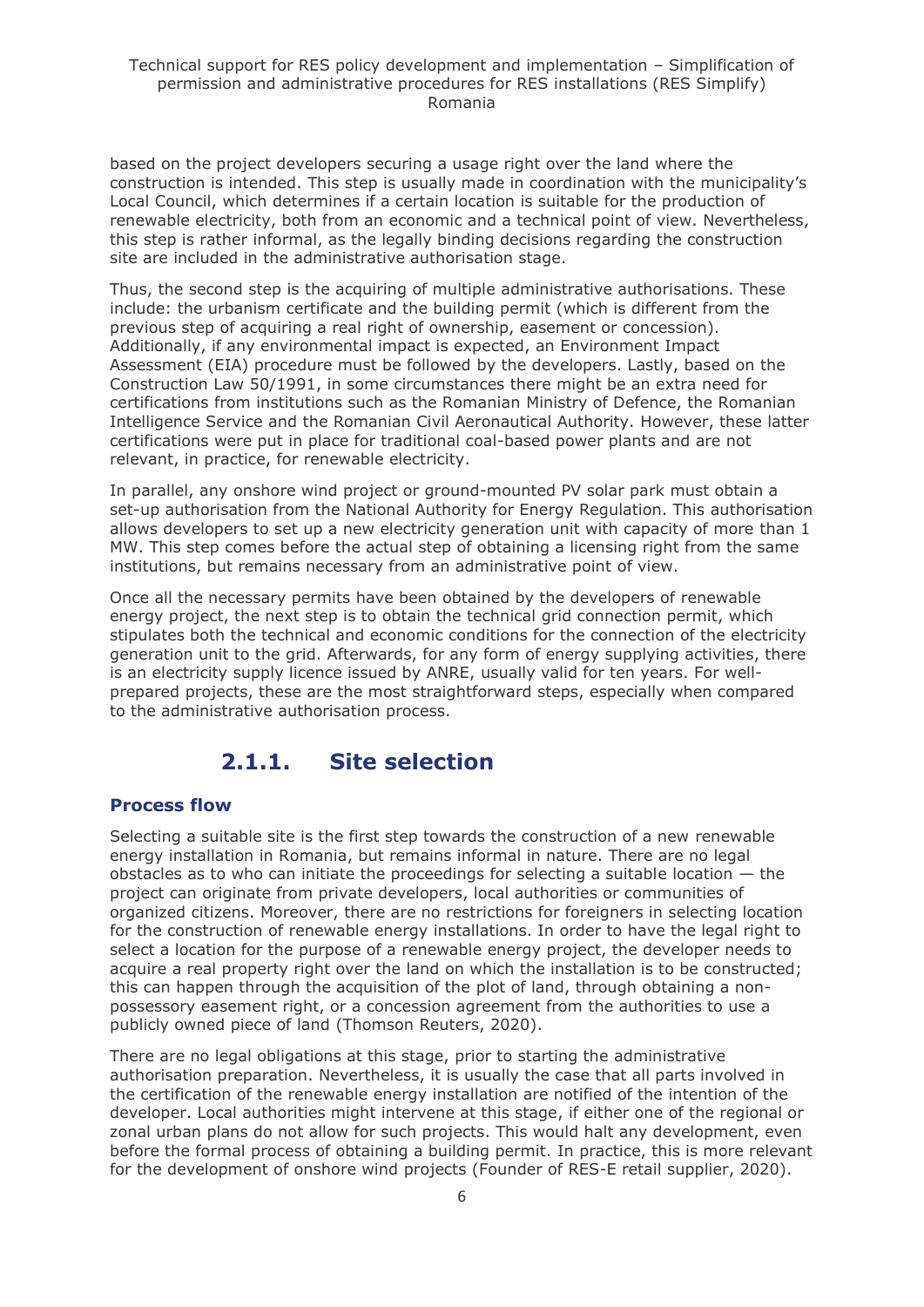In order to notify the Office of the Mayor of the intention of developing a renewable energy installation, either onshore wind, large ground-mounted PV or large rooftop PV, developers must submit directly to the Office a prior certification that attests the legal capacity of production, as stated in the Statistical Classification of Economic Activities in the European Community (NACE) code. In the case of PV prosumers, the site selection step is not accounted for, as prosumers are allowed to use their rooftop space given that they fulfil the requirements of the ANRE.

#### **Deadlines**

Given this step does not include any legally binding procedures, there is no deadline for selecting a suitable location for the construction of a renewable energy installation. However, developers need to engage with projects only as long as they are recognised as pursuing commercial activities in the field of electricity generation (NACE code D35). If for some reason the company that initiated the project is no longer allowed to pursue this type of commercial activity, it will be required to extend the commercial scope of the firm to include electricity generation. This operation is executed through the national Trade Register and usually takes around 72 hours (Founder of RES-E retail supplier, 2020).

#### **Detected barriers**

**Uncertainty regarding general and local urban plans.** Romania has had multiple problems with its regional spatial planning documents, as these have frequently been challenged in courts by stakeholders affected by what appear to be arbitrary grounds. The court rulings have often times been against the local authorities. As such, whenever project developers contact the authorities to inform about their intention to use a certain site for the construction of a renewable energy installation, there is no approved and functioning urban plan that could provide preliminary information on the feasibility of the renewable energy project (Head of public affairs for rooftop PV solutions vendor, 2020).

**Lack of transparency from the authorities.** When developers try to consult with local authorities, they are often ignored due to the lack of a strategy related to the deployment of new renewable energy capacity. Often times, the fact that so many different institutions are involved in the implementation of a renewable energy project leads to lack of communication between the different authorities. According to the stakeholders interviewed, it is very difficult to obtain clear responses from the authorities regarding any potential issues that might appear in relation to a selected location, as there are no internal communication channels between responsible institutions (Head of public affairs for rooftop PV solutions vendor, 2020; Founder of RES-E retail supplier, 2020)

#### **Identified good practice**

**No need for a NACE code in the case of prosumers.** For years, there were no prosumers in the Romanian electricity market because due to a legal gap: it was not clear if the prosumers should be treated like other electricity producers and therefore be required to obtain a NACE code D35. In 2018, Law 220/2008 was amended and the amendments now allow commercial prosumers up to 100 MW/ location to operate without a NACE code. This facilitates a much faster interaction with the local authorities before the certification and authorisation stages.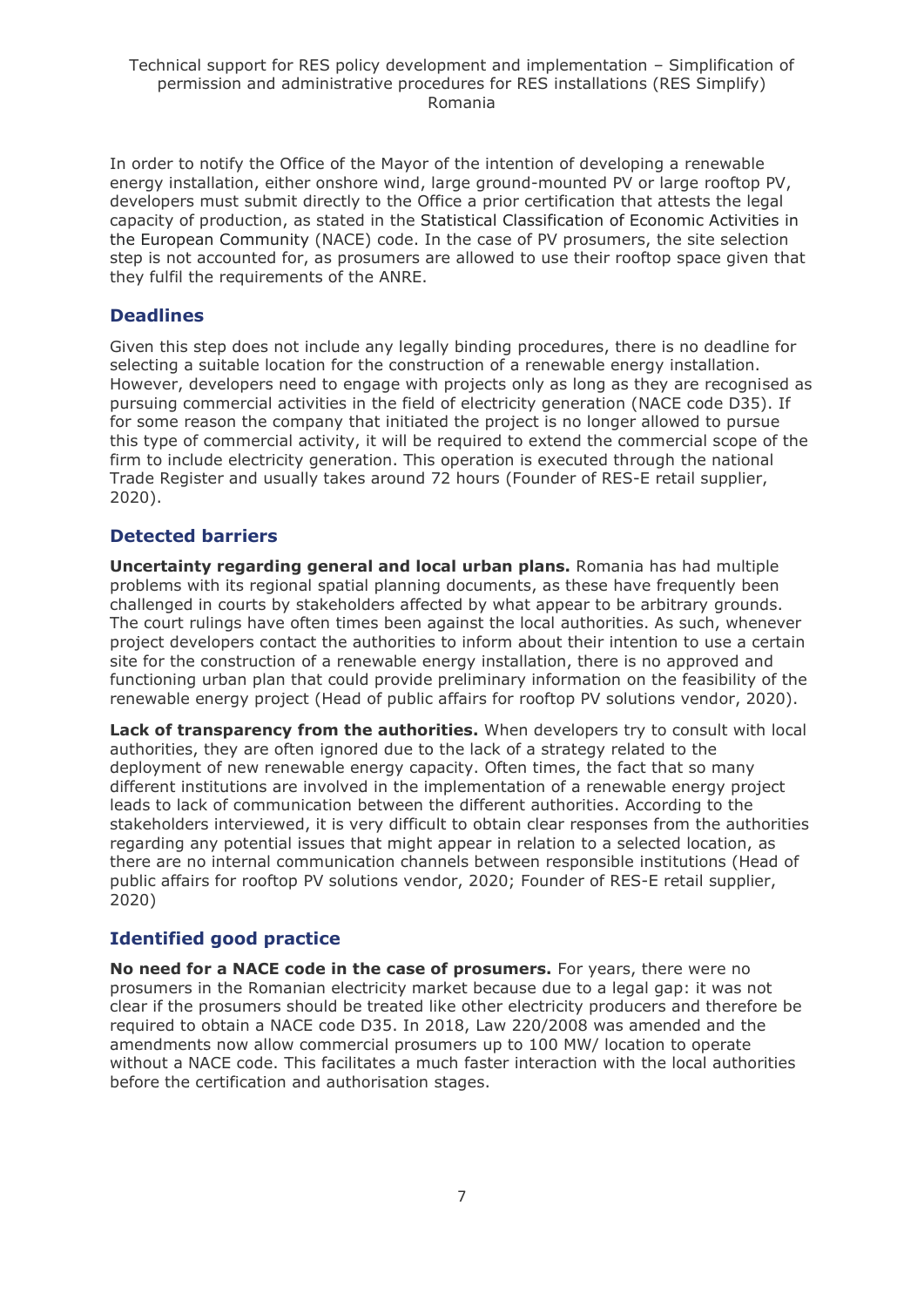# **2.1.2. Electricity production licence**

#### <span id="page-7-0"></span>**Process flow**

To acquire an energy production license, a company has to appear in the Trade Registry as an electricity producing company (i.e., to obtain a NACE code D35). The registration of the company under this code serves as a preliminary certification, as companies that are not registered in the Trade Registry are automatically banned from generating electricity.

The entire commercial electricity production licensing procedure is handled by the ANRE. The first step is to obtain the establishment authorisation, which allows the holder to set up a new electricity generating installation of over 1 MW. After all administrative authorisations have been obtained, the ANRE needs to grant a sector-specific licence for the commercial operation of the renewable energy installation. The average duration of this license is 25 years. Both processes, which happen under the supervision of ANRE, usually require a series of documents proving the financial soundness of the project developer, its valid scope of activity, as well as legalised copies of the authorisations granted by the local authorities (Thomson Reuters, 2020). The procedure is regulated by the Government Ordinance 540/2004 (republished and modified), as well as by ANRE's internal ruling 179/2018, which modifies the original ruling 42/2011.

In Romania, this is the first and last stage of the actual development of the renewable energy project in the power sector. The establishment authorisation is the first document issued by the ANRE, before the actual construction, while the commercial operation authorisation is the last document issued by the ANRE, after every other formal step has been successfully completed by the project developer.

#### **Deadlines**

ANRE is legally mandated to offer a written response to each application in a maximum period of 30 calendar days since the developer submitted the application for an electricity production license (Government Ordinance 27/2001).

#### **Detected barriers**

As a general note, very few renewable energy projects have been developed in the electricity sector in Romania in the last years, mostly due to a lack of a support scheme from the government, as well as due to the dominant position of existing nuclear and hydropower plants. Therefore, stakeholders interviewed are uncertain about how the actual licensing proceedings are being run by the ANRE. The barriers that apply to all stages of a renewable energy project implementation apply also to this process step: no centralised IT portal for document submission, lack of transparency and lack of communication between different authorities (Rooftop PV installer, 2020; Head of public affairs for PV company, 2020).

#### **Identified good practice**

<span id="page-7-1"></span>No good practice related to this process step was identified.

### **2.1.3. Administrative authorisation**

#### **Process flow**

The first step in the administrative authorisation process is for the investor to get an urbanism certificate from the Office of the Mayor. This urbanism certificate includes a list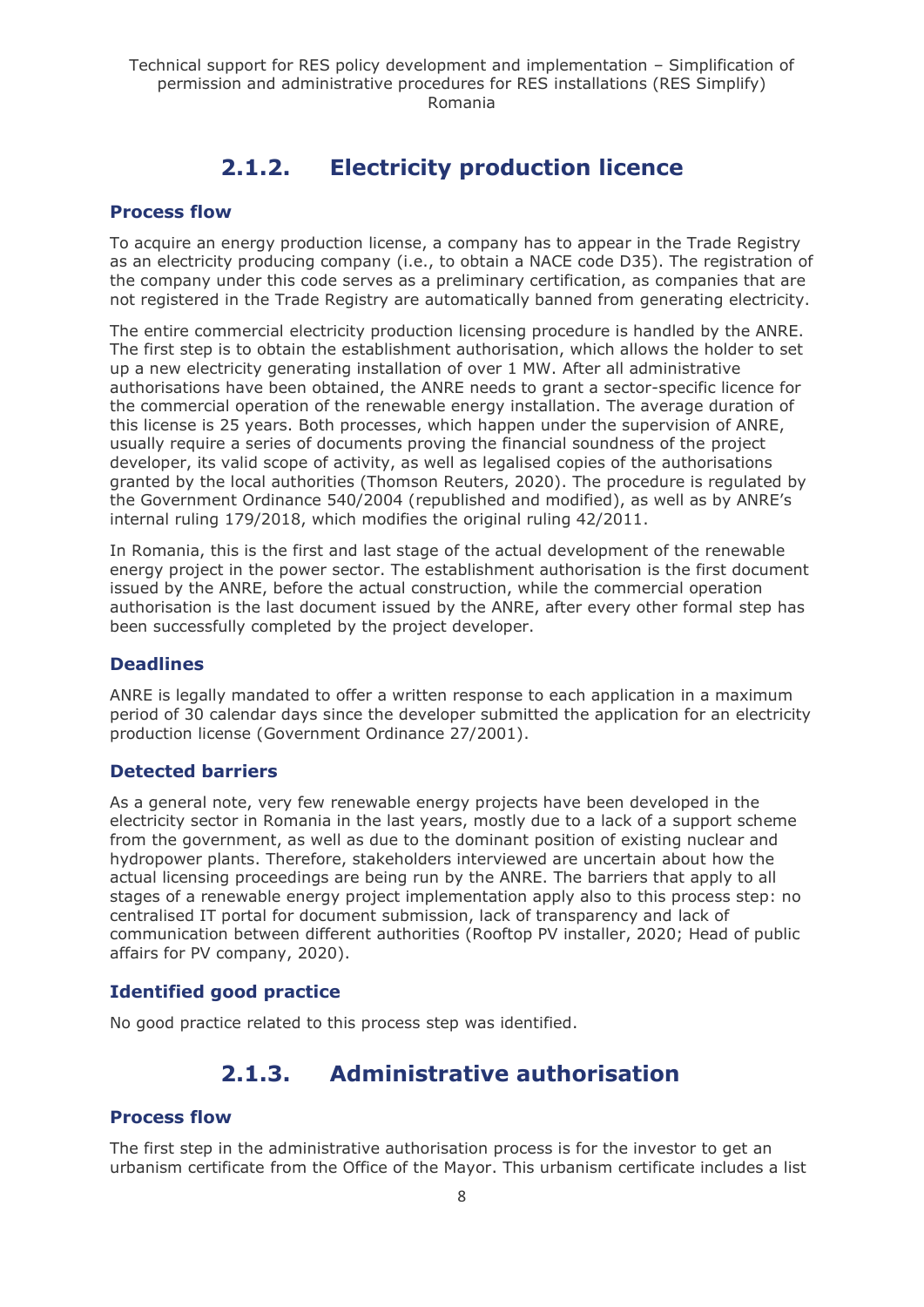of all the approvals that must be obtained by the project developer in order to acquire a building permit. Based on the documents listed in the urbanism certificate, the developers apply for a building permit to the same Office of the Mayor. In the case in which significant environmental impact is expected, the they must also acquire an environmental impact assessment (EIA) approval. Finally, based on the type of construction, additional administrative approvals might be required before obtaining the building permit, such as the one of the aeronautical authority or the Ministry of Defence (Thomson Reuters, 2020).

#### *Urbanism certificate*

The process of administrative authorisation for the construction of a renewable energy installation for electricity generation is initiated by obtaining an urbanism certificate from the Office of the Mayor. The issue of the urbanism certificate is regulated by the Law 50/1991 and Government Order 1943/2001.

The application for an urbanism certificate officialises the discussions between the project developer and the Mayor's Office, as the role of the local authority is to inform project developers on the conditions under which a renewable energy installation can be built in the selected area. This certificate stipulates the following:

- Information about the current judicial, technical and economic regime of the site selected for the construction of the renewable energy installation, based on already existing general or local urban plans.
- The complete and detailed description of the urban planning conditions that will have to be met by the developer while implementing the renewable energy project. These conditions are contained in the architectural project that has to be submitted by the project developers to the Office of the Mayor.
- A complete list of additional certificates, authorisations and permits that need to be collected for the issuance of the building permit (for example authorizations from the telecommunication authority or from the civil aviation authority).
- A notification to contact the local environmental authority in order to obtain the mandatory EIA approval.

#### *Building permit*

The building permit is the official document that once issued by the Office of the Mayor, allows the construction of a renewable energy installation on the selected site. The issue of the building permit is regulated by the Law 50/1991 and Government Order 1943/2001. In order for this permit to be issued, project developers must submit documents proving their legal right to use the chosen site, a list of endorsements, approvals and certifications from different authorities, including the environmental protection agency, the water management and the land planning authorities, the aeronautical authority, the telecommunications authority, or even institutions such as the Ministry of Defence or the Romanian Intelligence Service (Building Law, Art.2). The list of approvals depends on the nature and location of the renewable energy installation.

In the case of onshore wind, the usual approvals tend to come from the Romanian Civil Aeronautical Authority and the National Authority for the Administration and Regulation of Communications, but the complete list is not standardised. This means that different local authorities might require different approvals from different institutions, based on a completely different interpretation of the existing law or of the nature of the renewable energy project (Head of public affairs for PV company, 2020)

In the case of solar PV, recent encouragements from the Romanian government towards the development of a prosumer market allow any PV installation below 100 kW to be built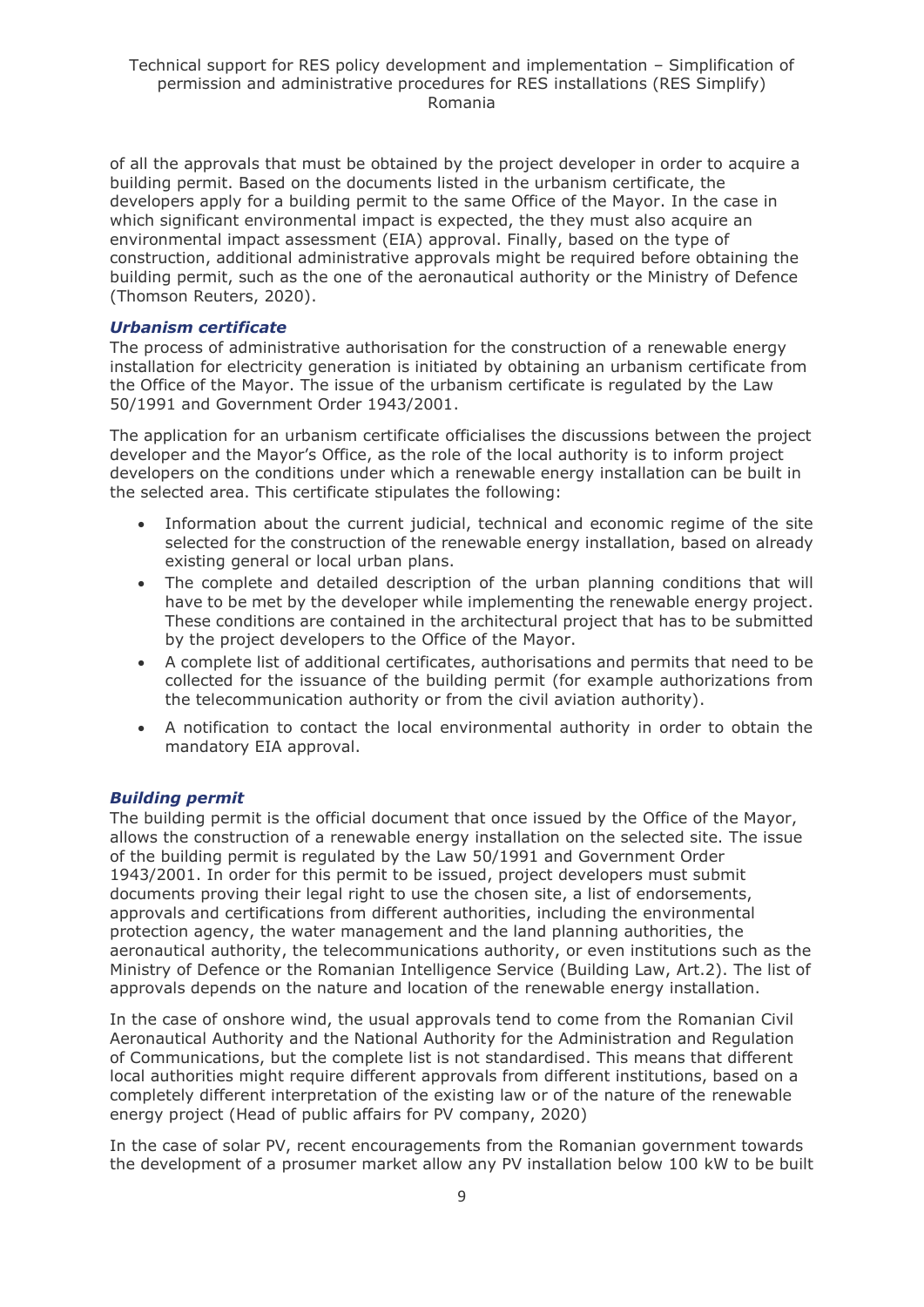without any prior certification, aside from a simple notification. However, in the case of larger solar PV installations, exceeding 100 kW, the same procedure for obtaining a building permit is in place as for onshore wind turbines (Law 184/2018). Nevertheless, no large PV project, with an installed capacity of above 100 kW/location, has been developed in Romania recently and thus, stakeholders are not aware of the usual list of approvals required for building a large rooftop PV or ground-mounted PV solar parks (Rooftop PV installer, 2020; RES-E retail supplier, 2020)

#### *Environmental Impact Assessment*

Given the current Romanian legislation (Law 292/2018 and Government Order 1798/2007), not all renewable energy projects in the electricity sector require an environmental impact assessment. The environmental impact assessment is only required if the local environmental authority, during the stage of issuing the building permits, determines that the onshore wind project or the rooftop PV projects above 100 kW/location might impact the environment in a significant manner. After the project developers contact the local office of the National Authority for Environmental Protection, in a couple of months the project will be classified as either significantly damaging or not.

If the project is not considered significantly damaging, the building process can continue. Otherwise, the National Authority for Environmental Protection will start a lengthy process of determining the specific nature of the damage the project brings for the local ecosystem. The list of conclusions is therefore issued to the project developer, which afterwards starts a process of dialogue with the authority. The scope of the dialogue is to either find solutions that avoid the environmental damage altogether, or reduce it to such degree that it is no longer considered significant. In the case in which mitigation is impossible, a list of compensatory solutions will be drafted by the National Authority for Environmental Protection in accord with the project developer.

According to the stakeholders surveyed, in the case of onshore wind power plants the environmental impact assessment is likely to find large potential damages only if the chosen site is a national protected area. However, in this very unlikely case and under the given conditions, urbanism certificates will also probably deem the project as impossible to be built from the beginning. In the case of rooftop solar PV, stakeholders stated that it is highly unlikely that a problem of a significant damage to the environment will arise. According to an interview conducted, there have been discussions on having exemptions for very small onshore wind turbines, like in the case of PV prosumers, but currently there is no legal development in sight (Head of public affairs for PV company, 2020; RES-E retail supplier, 2020)

#### *Other permits and certificates*

In the case of onshore wind, further certificates from the Romanian Civil Aeronautical Authority and the National Authority for the Administration and Regulation of Communications might be required, due to the potential of the wind turbines to interfere with communication waves routes or with radar signals (Building Law, 1991). For both certifications, the project developer must personally contact the Office of the Mayor and submit all the legally mandated documents. The main requirements usually involve a series of technical descriptions of the project, that can be used as proof that there will be no interference with the radar systems. However, if the Civil Aeronautical Authority decides the safety requirements are not met from their perspective, the project can be halted.

#### **Deadlines**

Official deadlines for each of the above-mentioned sub-steps in obtaining complete administrative authorisation for the building of a renewable energy installation vary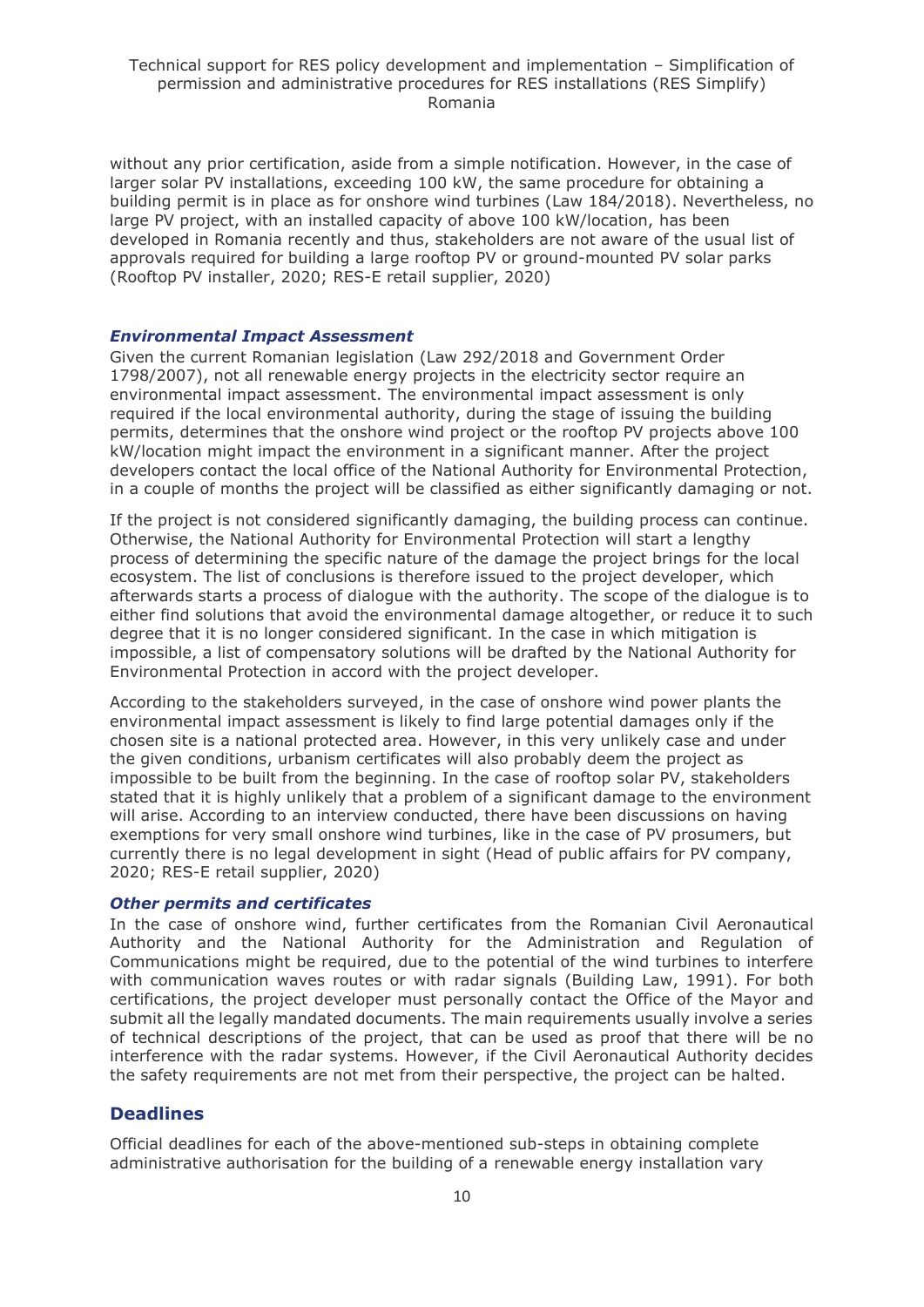usually between 30 and 90 working days (Government Ordinance 27/2001). Nevertheless, stakeholders interviewed for the purpose of this study have commented that in practice, authorities do not respect their own deadlines (RES-E retail supplier, 2020; PV installer, 2020). Furthermore, if a document is missing when application has been submitted by the project developer, the competent authorities sometimes decide to start the entire process from the beginning.

#### **Detected barriers**

**Very complex procedure with no clear timeline.** The responsibilities for the different parts of the administrative authorisation procedure are spread across multiple institutions which hardly coordinate. As a result, many authorities require legal documents at the same time, which the project developer cannot provide. For example, if a project developer applies for approval from both the Romanian Civil Aeronautical Authority and the National Authority for the Administration and Regulation of Communications, these institutions can request mutually-issued documents, delaying the entire process. This forces project developers to take a very linear approach towards engaging with the authorities, something that increases the time needed for completing this stage of the process. Additionally, stakeholder interviews have revealed that in some cases, even when engaging authorities individually, documents were requested that could not be issued at that stage (RES-E retail supplier, 2020).

**Lack of transparency from the authorities.** From the perspective of developers of renewable power projects, it is almost impossible to find out at which stage any of the certification procedure is. The only contact between the project developer and the competent local authorities happens when the necessary documents are submitted by the developer or when the authorities issue a final decision for a specific certificate or approval. If at any stage during the process it turns out that some documents are incomplete, missing or inadequate, there is no way for project developers to know about this. The main consequence of this detected barrier is that projects tend to be severely delayed, as the authorities have little experience in analysing request for the renewable energy projects and therefore tend to be very conservative regarding the adequacy of the documents submitted (Head of public affairs for PV company, 2020).

**Lack of communication by the authorities.** By law, any request to the authority must be answered in 30 working days of its receipt (registration by the project developer). Nevertheless, in practice this can take months and sometimes project developers may not receive a response from the authorities at all if they reach a decision without responding to the questions posed by the renewable energy project developers in the meantime. Given that in the case a certificate is not issued due to the inadequacy of the application developers must start from the beginning. Thus, the lack of communication prolongs the administrative stage inconclusively (Head of public affairs for PV company, 2020).

**Problems with the general and urban plans.** Urban plans have often times been adopted without a proper legal basis and are constantly contested in courts by third parties affected. In some cases, if a project is approved based on the provisions of a general or an urban plan that is found to be illegal, any document (i.e., permits, licenses, etc.) issued in compliance with that plan can also be deemed illegal. Stakeholders revealed during interviews that it is very hard to keep track of all existing legal challenges related to the regional or urban plans, and thus high risks are involved whenever a project developer wants to submit an application for the construction of a new renewable energy installation for electricity generation (RES-E retail supplier, 2020). This barrier applies especially to onshore wind farms, which usually use larger sites that have higher chances of being part of a contestation of the urbanistic plan.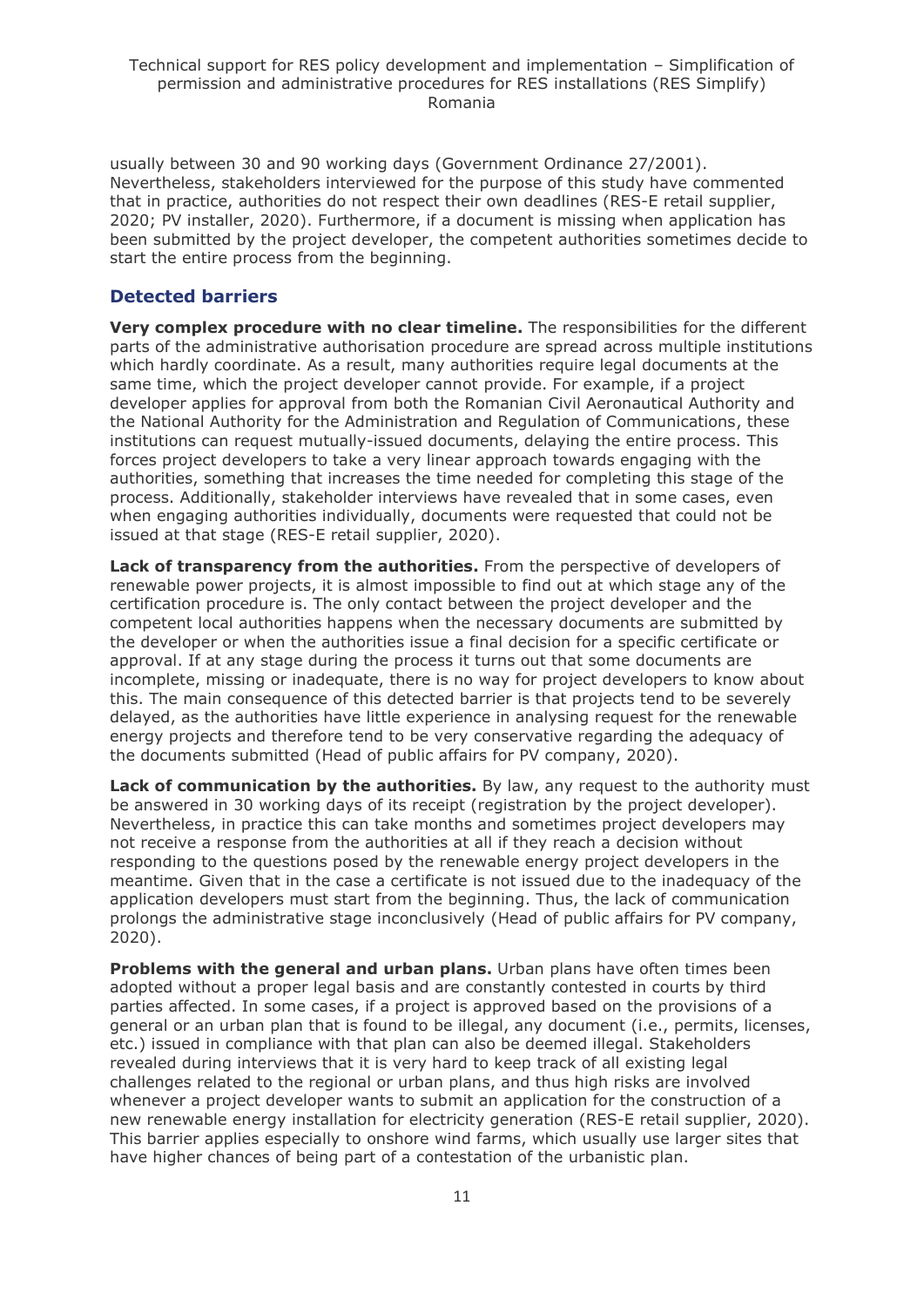**Different interpretation of the laws in different municipalities.** The lack of a cohesive interpretation of some legal documents is common for the Romanian legal system. However, this is more pronounced in the field of administrative approvals, as significant differences might exist between territorial units. For example, different legal documents can be required in municipalities in Romania for the same project, or different procedures for contestation might be employed (PV installer, 2020; Head of public affairs for PV solutions vendor).

**Lack of experience in working with renewables.** During interviews, stakeholders have indicated that many problems in obtaining administrative approvals come from the lack of know-how of civil servants because they lack experience working with renewable energy projects (PV solutions vendor, 2020). In recent years, due to no support scheme being developed for renewables, many project developers postponed the implementation of new projects, which has hindered a potential learning curve for local authorities. This is especially a problem for onshore wind farms, large-scale ground-mounted PV projects and large-scale rooftop PV projects (above 100 kW/location), as understaffed departments and staff with lacking experience in the field of renewable energy have hard times determining whether the documents submitted by the project developers are in compliance with the relevant legislation. In addition, it is not beneficial that a plethora of different institutions is involved in the permitting process, whose responsibilities sometimes overlap. In practice, this creates a legal gap that is closed by civil servants on an arbitrary basis (PV solutions vendor, 2020).

#### **Identified good practice**

<span id="page-11-0"></span>No good practice related to this process step was identified.

### **2.1.4. Grid connection permit**

#### **Process flow**

A grid connection permit is issued either by the transmission system operator (TSO) or by the distribution system operator (DSO), depending on the envisioned capacity of the renewable energy project and on the available grid connection point. The first step in the grid connection process is for developers to submit an application to the grid operator, DSO or TSO. They need to prepare all the documents obtained until this stage, for the grid operator to legally acknowledge the state of the project and move towards the grid connection stage (Thomson Reuters, 2020). Grid connection functions based on the nondiscriminatory legal principle, meaning that the grid operators must always allow access to the grid for any recognized third party, given the third party complies with all legal requirements. The technical solution for connecting a generation plant to the grid is based on an impact study, which is conducted by the TSO/DSO and analyses the technical and economic feasibility of different alternatives for the installation to be connected to the grid (Thomson Reuters, 2020; RES-E retail supplier, 2020).

Based on existing legislation, the grid operator must collaborate with the developer of renewable energy project to find the most convenient solution for the connection, both from an economic and technical point of view. The feasibility is determined for both sides, as it is forbidden for the grid operator to suggest a solution that would be easy to implement on his part, but would be costly for the project developer. If the project developer accepts the grid connection solution suggested by the grid operator and submits the necessary documents, the grid connection permit will be issued by the grid operator in 30 working days from the submission of an application (RES-E retail supplier, 2020; PV installer, 2020). In this case no grid connection contract needs to be concluded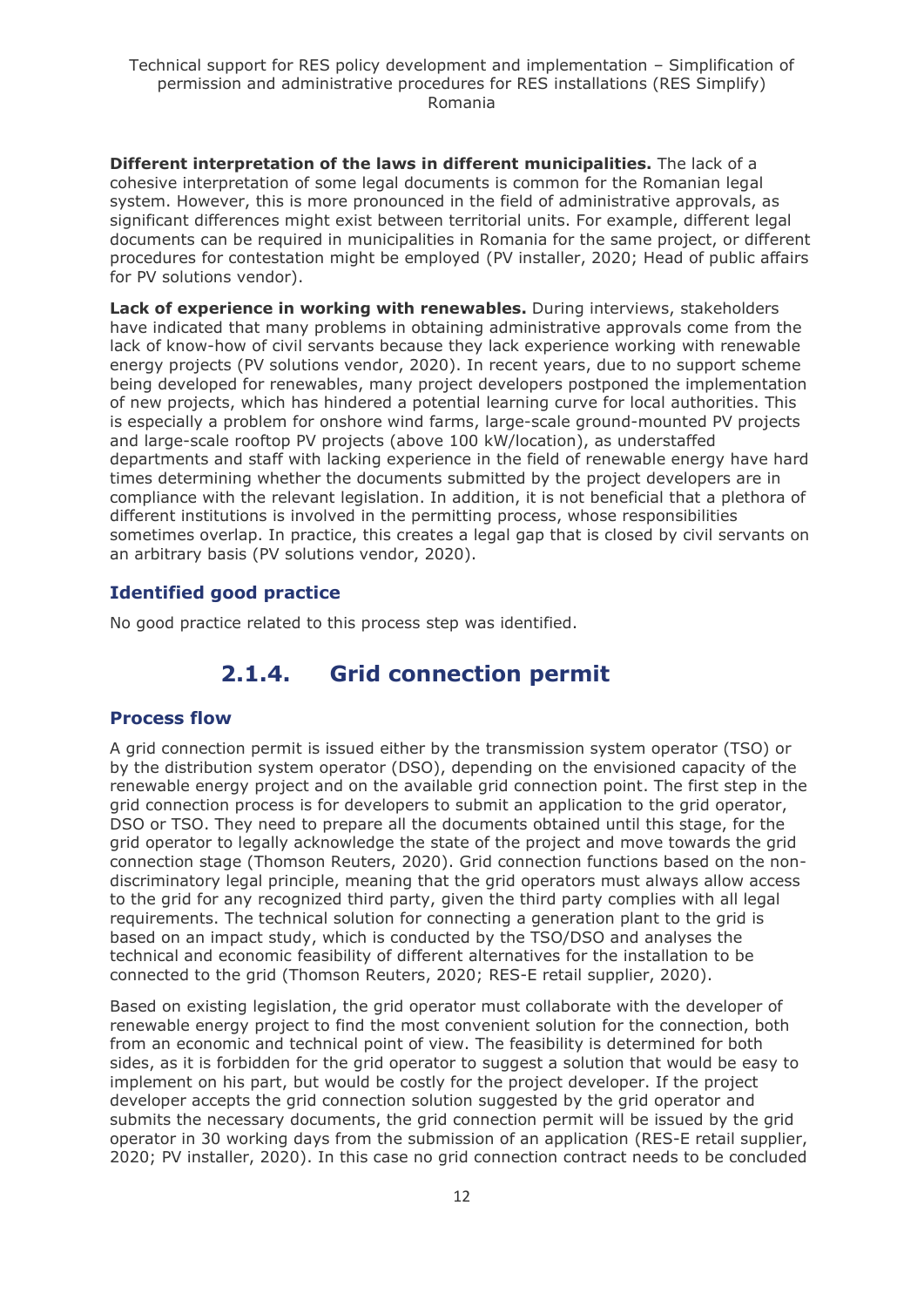between the project developer and the grid operator. The grid operator issues the grid connection permit based on the existing infrastructure.

If the TSO or DSO has to construct a new grid connection point at the site, then a grid connection contract needs to concluded between the project developer and the grid operator, covering the construction of the new connection point. This connection point will be owned and operated by either the TSO or the DSO, while the project developer by contract retains the right to use it. The connection of electricity generation plants to the grid requires compliance with special legal requirements and the adoption of measures to minimise any risk related to the safety of the entire power system, including certification of the equipment used by the project developer and an agreement of the maximum capacity of the power plant (Thomson Reuters, 2020).

The grid connection process is formally the same for al RES technologies. In the case of rooftop-PV prosumers, the grid connection is also realised by the grid operator, but in a very straightforward process after an authorised installer has completed the installation of the PV installation (Law 184/2020). The simplified grid connection process for smallscale systems only involves the installer contacting the grid operator, which in turn approves the connection after a technical verification procedure (Law 184/2020).

#### **Deadlines**

The process of obtaining the grid connection permit is less formal compared to other permits to be obtained in developing a renewable energy project in the electricity sector. The timeline for grid connection is decided by the grid operator and the project developer, and specified in the grid connection agreement (Thomson Reuters, 2020). Usually, once all other relevant approvals have been secured, this last process step tends to be the least complex from an administrative point of view.

#### **Detected barriers**

**Lack of experience in working with renewables.** Stakeholders interviewed mentioned that while grid operator's staff is knowledgeable and efficient, they have little experience in working with renewable energy projects. This tends to delay the process and remains a problem across multiple steps of the project, such as through the administrative procedures or when obtaining an electricity license (RES-E retail supplier, 2020).

**Congestion in most important areas for RES.** Stakeholders revealed that the lack of investment in grid infrastructure at the national level has left the most important regions in terms of RES development without the technical possibility of integrating new capacities. This has prevented the finalisation of both industrial PV and wind projects. While grid-connection permitting is not legally blocked, it is improbable for developers to acquire the necessary authorisations in due time. More precisely, the earliest date when new injections of electricity in the grid would be possible in these regions, like Dobrogea, is around 2025-2026 (Head of regulatory affairs, 2021).

**Prohibitive tariffs**. The introduction of a grid straightening tariff of about 100k€/MW has made developing large-scale projects prohibitive, according to representatives of both PV and wind power associations. Given the lack of support schemes, this tariff implies a significant risk for the RES project developers, which has stunted the development of the RES market in Romania (Head of regulatory affairs, 2021).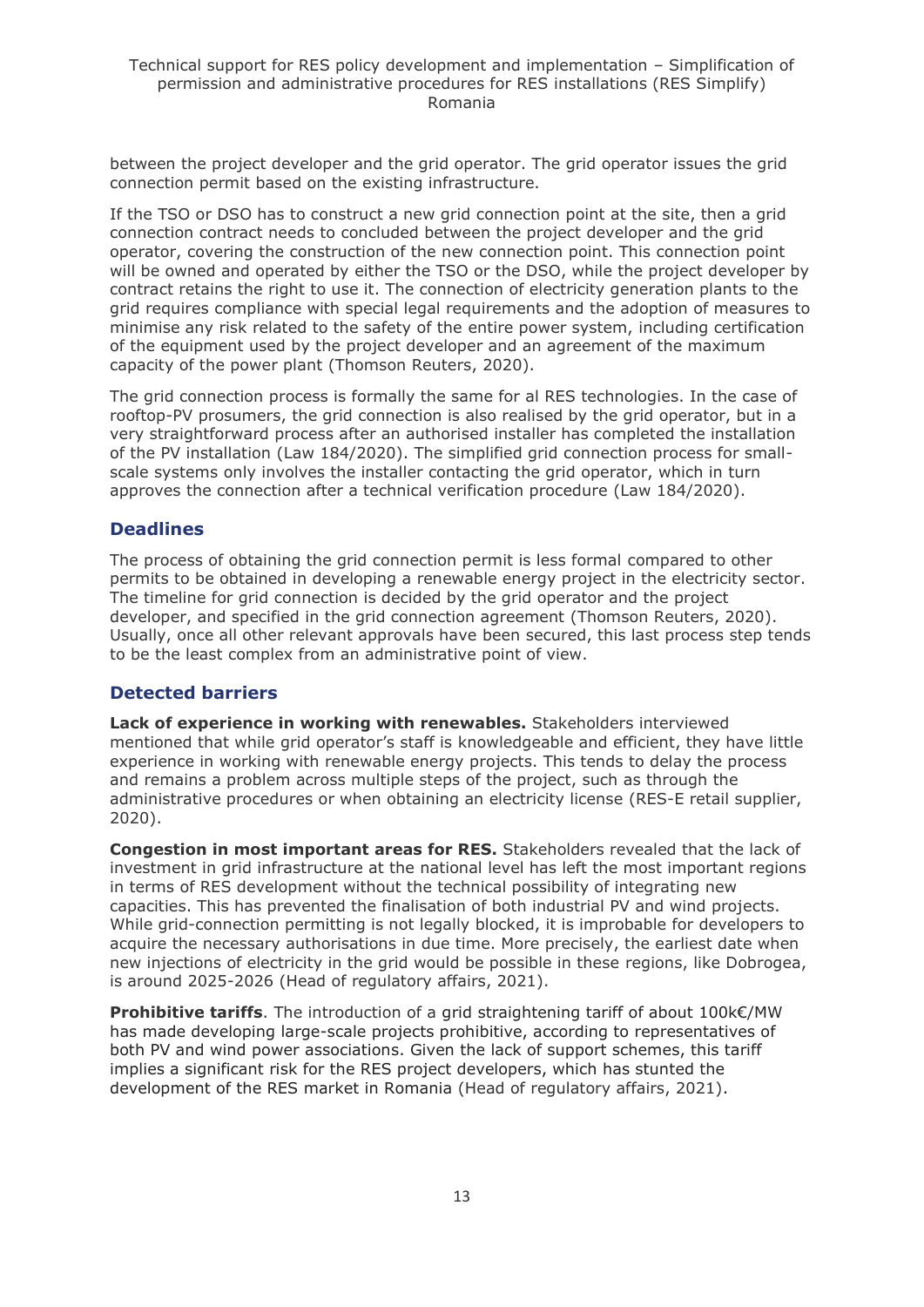### **Identified good practice**

**Good collaboration procedure between project developer and grid operators.** The grid operation functions in a transparent manner that allows project developers to plan the deployment of renewable energy installation in due time. The foundation of cooperation is, as described by stakeholders' interviews, the extensive knowledge and professional conduct of the employees affiliated with the grid operators (PV installer, 2020; PV solutions vendor, 2020). This is in specific contrast to the lack of professionalism in relation to other stages of the implementation of renewable energy projects, as described earlier. Furthermore, stakeholders have stated that at both levels, electricity transmission and distribution, grid operators allow online communication, which is rare in the case of Romania. Ultimately, this step appears to be the smoothest from the perspective of project developers (PV installer, 2020; PV solutions vendor, 2020).

### **3. Use of IT systems**

<span id="page-13-0"></span>The lack of a centralised IT system for developers of renewable energy projects in the electricity sector was one of the main complaints raised by stakeholders during the interviews. The existence of local IT points where developers can submit applications and supporting documents for different permits has grown in recent years, however the interaction with national authorities such as the National Environmental Fund (AFM) or the ANRE has not been digitised (RES-E retail supplier, 2020; Head of public affairs for PV company, 2020).

Discussions over the implementation of online portals that could function especially for the simultaneous submission procedures (only discussed) have been ongoing, but the public health crisis surrounding the Covid-19 pandemic has slowed down any potential developments.

# **3.1.1. Complaint procedure**

<span id="page-13-1"></span>In Romania, complaint procedures are established by law for all types of permits and certifications, which also stipulates the relevant deadlines. Nevertheless, in the majority of the cases, the lack of transparency makes the complaint procedure only feasible for the stakeholders directly affected by a project, at only they would have knowledge of the project plan. However, according to stakeholders, in practice the statutory deadlines for complaint procedures are not respected by the authorities.

#### *Building permit*

Any third party who can prove direct damage from the building permit issued for a renewable energy installation has the legal right to contest the permit in the Administrative court within 30 calendar days of its issue (Building Law, Art.20). It is possible to run through three instances in the process. However, there is a lack of a common judicial practice as to when the 30 days period actually starts: some courts state that it begins at the moment of issuance, while other courts have ruled that the period begins after the third party has been informed about the issue of the building permit. The latter interpretation leaves space for multiple abusive procedures from involved third parties, but the situation is currently decided on a case-by-case basis without a decision from the Supreme Court in this case. Secondly, it is controversial whether contestations can take place after the actual construction has started; again, this is decided on a case-by-case basis (Head of public affairs for PV company, 2020).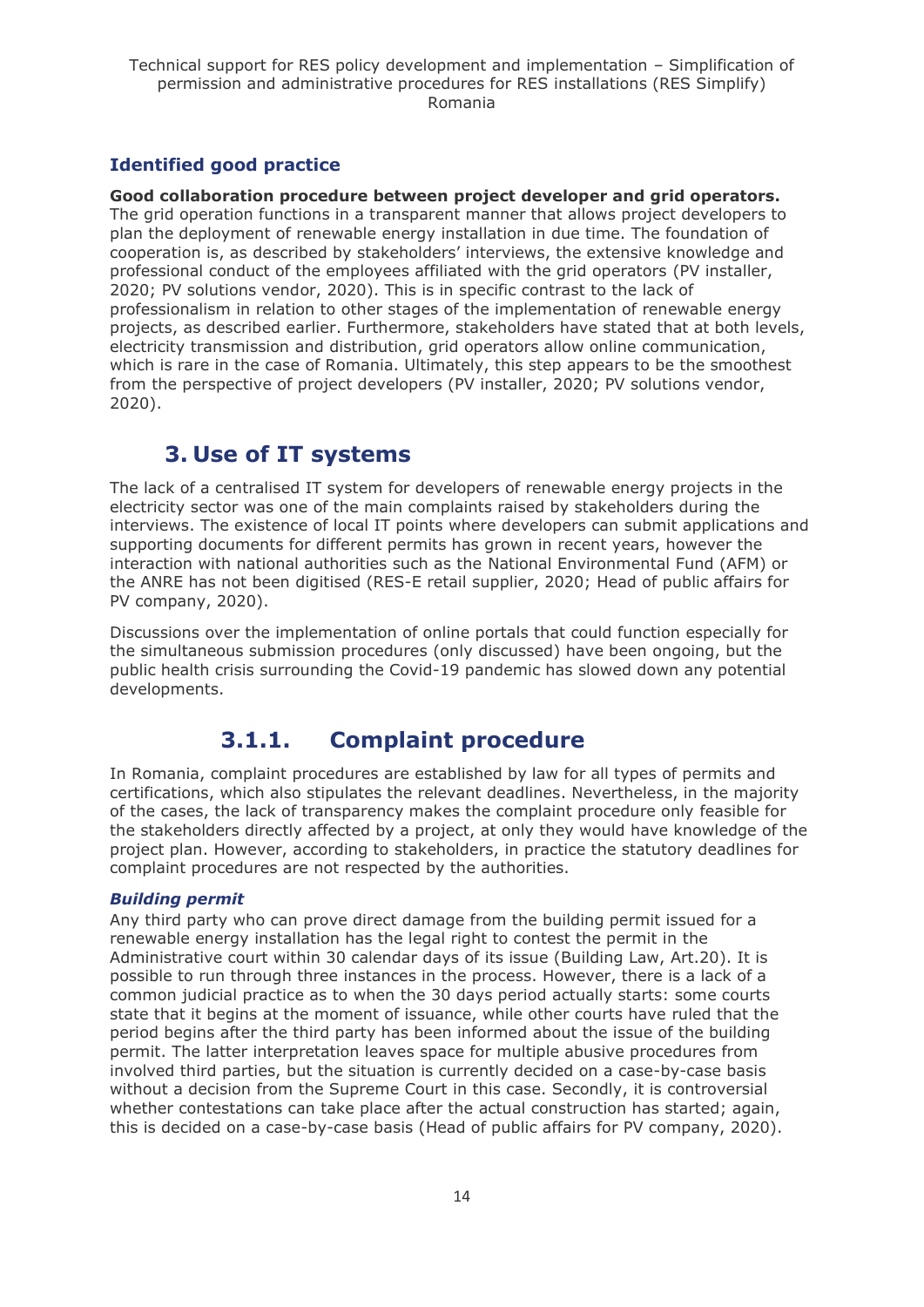#### *Environmental Impact Assessment*

Both the project developers and third parties that can prove they are affected by the development of the renewable energy project can contest the results of the National Authority for Environmental Protection in the environmental impact assessment (art. 21 Environmental Impact Evaluation Law). There is no specific legal complaint procedure to contest environmental impact assessment results. However, a general administrative court procedure can be initiated, with three instances, one of which is at the Court of Appeal. Stakeholders interviewed complained that the court procedure might take months or even years if the parties involved cannot demonstrate urgency (RES-E retail supplier, 2020). If the parties can demonstrate the urgency of the complaint, the matter could be resolved in a matter of weeks, but given the large number of cases heard by administrative courts, this is rarely the case (PV installer, 2020).

#### *Urbanism certificate*

There have been significant legal debates regarding the complaint procedure surrounding the issuance of the urbanism certificate. In theory, given that the urbanism certificates serve only as a tool for obtaining the building permit, complaint procedures have to be made with regards to the building permit. Nevertheless, court practice shows that in many cases, the legality of the urbanism certificate has been itself contested both by project developers that have not been granted the certificate, and by third parties that can prove they are affected by the case (Head of public affairs for PV company,2020). However, most of the cases related to project developers that were refused the urbanism certificate. In this scenario, project developers are allowed to sue the local authorities through the Administrative courts, to get them to issue the certificate. There are three instances, and one possibility of appeal in this case. Nevertheless, even if this is done in due time, there is no guarantee that the building certificate will also be issued. On the other hand, urbanism certificates that have been issued disregarding legal regional or urban plans can be challenged in the Administrative court by interested parties, usually environmental organisations. Again, there is no deadline for litigation to be settled in court and in some cases, construction is already completed by the time the court issues its final binding decision.

Any other authorisation, certification or approval can be challenged in the Administrative court, following the standard procedure outlined by Law 554/2004. This is an administrative court procedure with a single possibility of appeal, with the final decision being made by the regional Court of Appeals.

### **4. Specific features to ease administrative procedure**

<span id="page-14-0"></span>Table 2 below provides information on the existing specific features to ease administrative procedures in Romania.

| <b>Specific feature</b>                       | <b>Existing</b> | <b>Short description</b> |
|-----------------------------------------------|-----------------|--------------------------|
| Simultaneous procedures                       | no              |                          |
| National contact points and<br>one-stop-shops | no              |                          |
| Application of $2+1$ and $1+1$<br>rules       | no              |                          |
| Simple notification<br>procedure              | no              |                          |
| Pre-planning                                  | no              |                          |

*Table 2: Specific features to ease administrative procedures*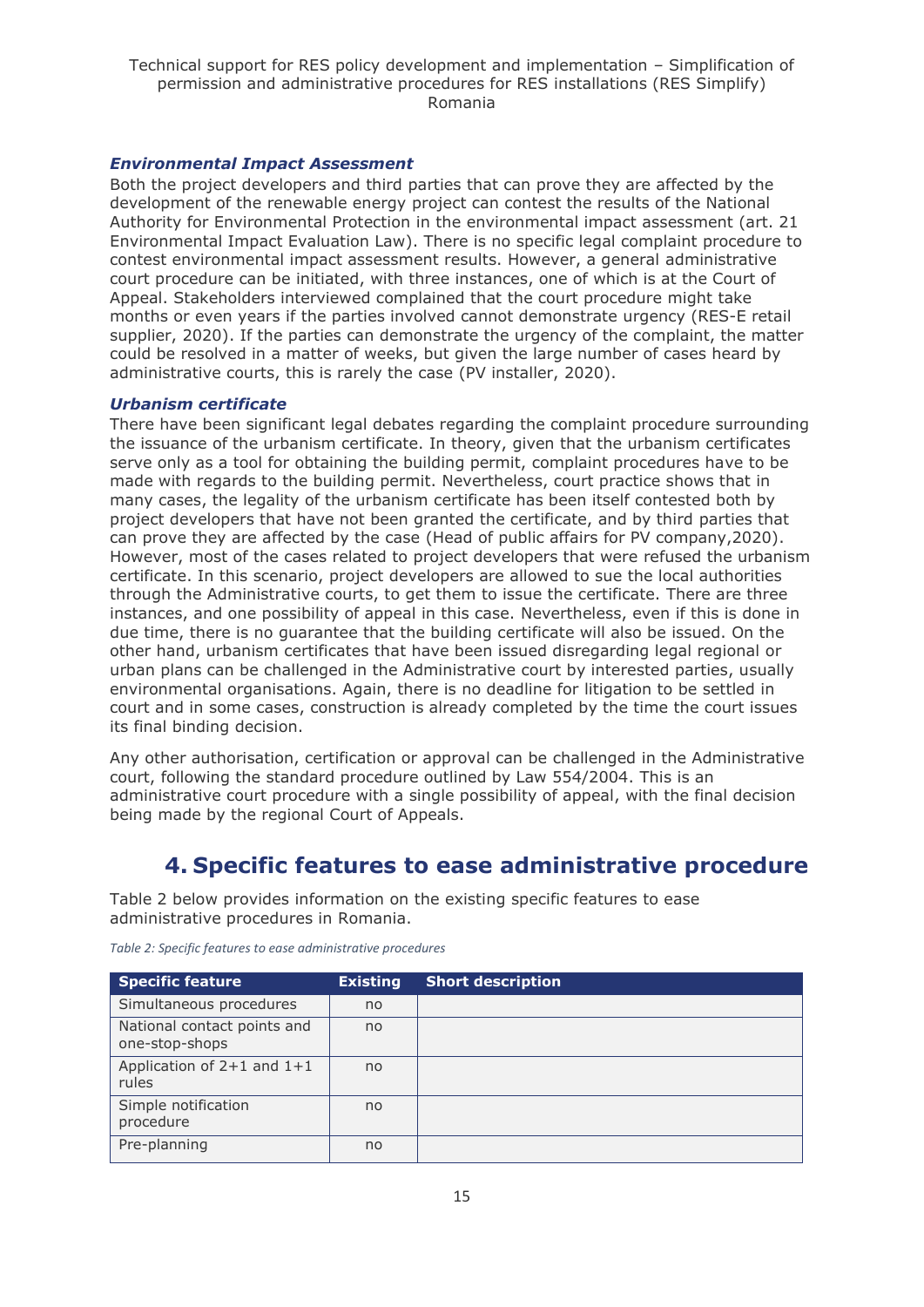| Pre-application consultation                          | yes | Informal consultations are often encouraged by the<br>local authorities. However, there is no legally set<br>obligation for carrying out pre-application<br>consultation neither by ANRE or any other<br>institution. |
|-------------------------------------------------------|-----|-----------------------------------------------------------------------------------------------------------------------------------------------------------------------------------------------------------------------|
| Project acceptance<br>measures                        | no  |                                                                                                                                                                                                                       |
| Measures to streamline<br>litigation by third parties | no  |                                                                                                                                                                                                                       |
| Other                                                 | no  |                                                                                                                                                                                                                       |

## <span id="page-15-0"></span>**5. Indicators to measure the performance of the overall process**

Table 3 below provides information on the indicators to measure the performance of the overall administrative and grid connection process in Romania.

| Table 3: Performance indicators to assess administrative and grid connection processes |  |  |  |
|----------------------------------------------------------------------------------------|--|--|--|
|----------------------------------------------------------------------------------------|--|--|--|

| <b>Performance indicator</b>                                                                                    | <b>Description</b>                                                                                                                                                                                                                                                                                                                                                                                                                                                                                                                                                                                                   |
|-----------------------------------------------------------------------------------------------------------------|----------------------------------------------------------------------------------------------------------------------------------------------------------------------------------------------------------------------------------------------------------------------------------------------------------------------------------------------------------------------------------------------------------------------------------------------------------------------------------------------------------------------------------------------------------------------------------------------------------------------|
| Average response time by<br>the competent authorities<br>TSO/DSO<br>for<br>and<br>grid<br>connection procedures | N.A.                                                                                                                                                                                                                                                                                                                                                                                                                                                                                                                                                                                                                 |
| Process duration                                                                                                | While there is no centralised data, stakeholders consulted for this<br>project made it clear that the variance in process duration is<br>extremely high, and the reasoning behind this variation can only<br>be explain by the lack of a unified authorisation process. In recent<br>years, almost no project managed to complete all the authorisation<br>steps, while in the past there were periods when RES-E projects<br>were implemented in less than one year.                                                                                                                                                |
| Project approval rates                                                                                          | N.A.                                                                                                                                                                                                                                                                                                                                                                                                                                                                                                                                                                                                                 |
| <sub>of</sub><br>administrative<br>Costs<br>processes                                                           | N.A.                                                                                                                                                                                                                                                                                                                                                                                                                                                                                                                                                                                                                 |
| Share of permits that are<br>legally challenged                                                                 | N.A.                                                                                                                                                                                                                                                                                                                                                                                                                                                                                                                                                                                                                 |
| Share of legal challenges<br>that are overruled                                                                 | N.A.                                                                                                                                                                                                                                                                                                                                                                                                                                                                                                                                                                                                                 |
| Stakeholder interests                                                                                           | There is no centralised mechanism for stakeholder consultation in<br>Romania. Therefore, neither the project developers nor the local<br>authorities are obliged to account the specific interests of the third<br>parties that might be affected as a result of the RES-E project<br>implementation. Nevertheless, some special interests<br>are<br>recognised by existing laws. For example, environmental interests<br>are represented by the authorities when conducting the<br>environmental assessment, while other strategic or security<br>interests are represented either by the Ministry of Defence or by |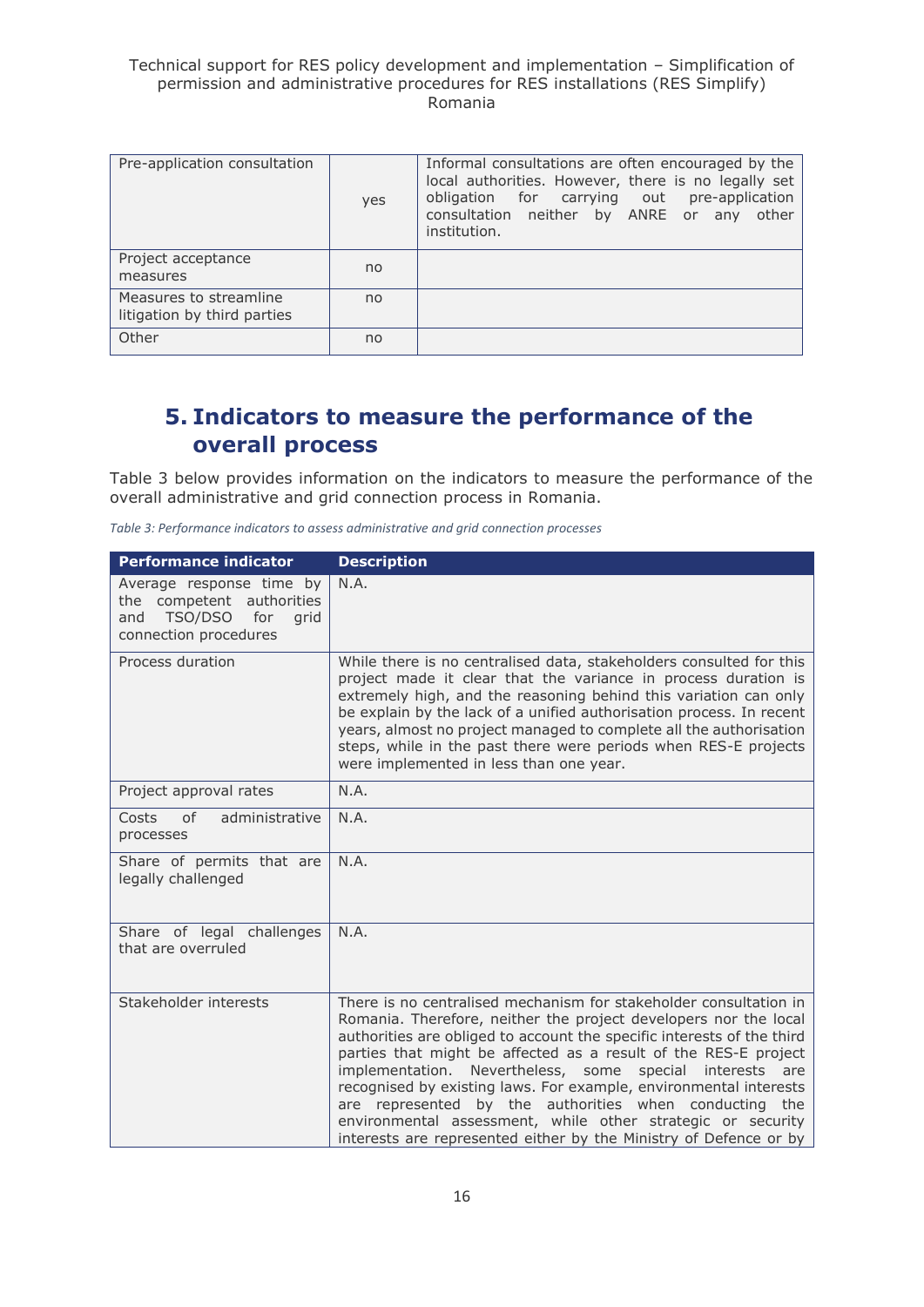| the Romanian Intelligence Service. However, these procedures are |
|------------------------------------------------------------------|
| not transparent and are not open to the public.                  |